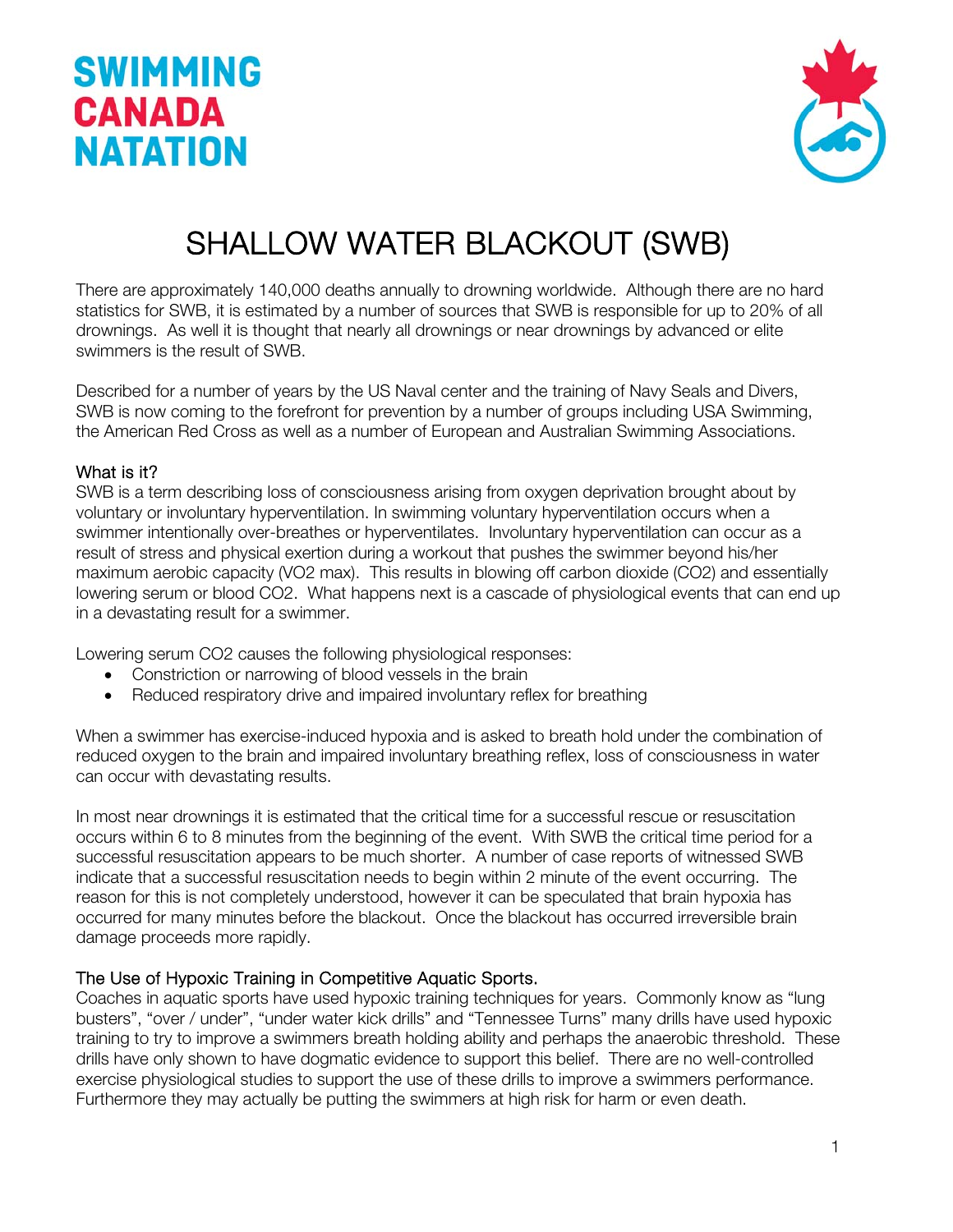# **SWIMMING CANADA NATATION**



It appears that underwater drills preceded by hyperventilation or exhaustion place the swimmer at a higher risk of SWB than do surface hypoxic drills. Most case reports of SWB occur with the swimmer being completely submerged. Extending the breathing pattern on the surface of the water, although not without risk, appears to be a safer form of hypoxic training. The reason for this is that the swimmer is able to take a breath at his or her discretion. In this circumstance aquatic staff, coaches or team members can more quickly recognize any loss of consciousness on the surface.

## Hypoxic Training – On the Surface Recommendations

Caution that any drills that require breathing on a restricted schedule should occur on the surface of the water and only in a training program of experienced swimmers in good physical condition with proper supervision and instruction.

With observant lifeguards and coaches, it is unlikely that death would result should a swimmer lose consciousness while swimming on the surface of the water. However, aspiration of water could result in hospitalization. Policies and procedures and are needed to help reduce the risk of a SWB.

Common risk reduction strategies include:

- Lifeguards required.
- Prohibit voluntary hyperventilation.
- Structure practice so as to minimize involuntary hyperventilation immediately prior to a hypoxic set.
- Encourage swimmers to breathe as needed.
- Allow adequate time for recovery, which will vary from swimmer to swimmer.

### Hypoxic Training - Underwater Drills

Common underwater activities that can lead to SWB include repeated underwater swims or kicking drills as well as stationary breath holding competitions for time. In both instances, the nature of the risk is clear: possible death. Even with successful resuscitation, complications including hypoxic brain damage and respiratory infection can occur.

Following many recent deaths of competent swimmers, including swim team members, it cannot be said that the risk of SWB is improbable. Far too many young adults have died because of SWB, and the industry, media and general public has become increasingly aware of the real and present dangers of underwater swimming drills.

With time, if underwater breath holding activities are allowed to occur it is likely that a swimmer will suffer a hypoxic blackout. Given that underwater breath holding activities resulting in SWB have led to death, the evaluation of the severity of this risk is catastrophic. Organizations would be well advised to eliminate the risk all together through a ban on underwater drills in all but a carefully and closely regulated environment.

In some cases the Coaches or Club may feel that underwater drills are necessary for skill improvements. If this this case the following risk reduction strategies should be in place:

• Instructor/coaches need additional experience and training before considering underwater drills.